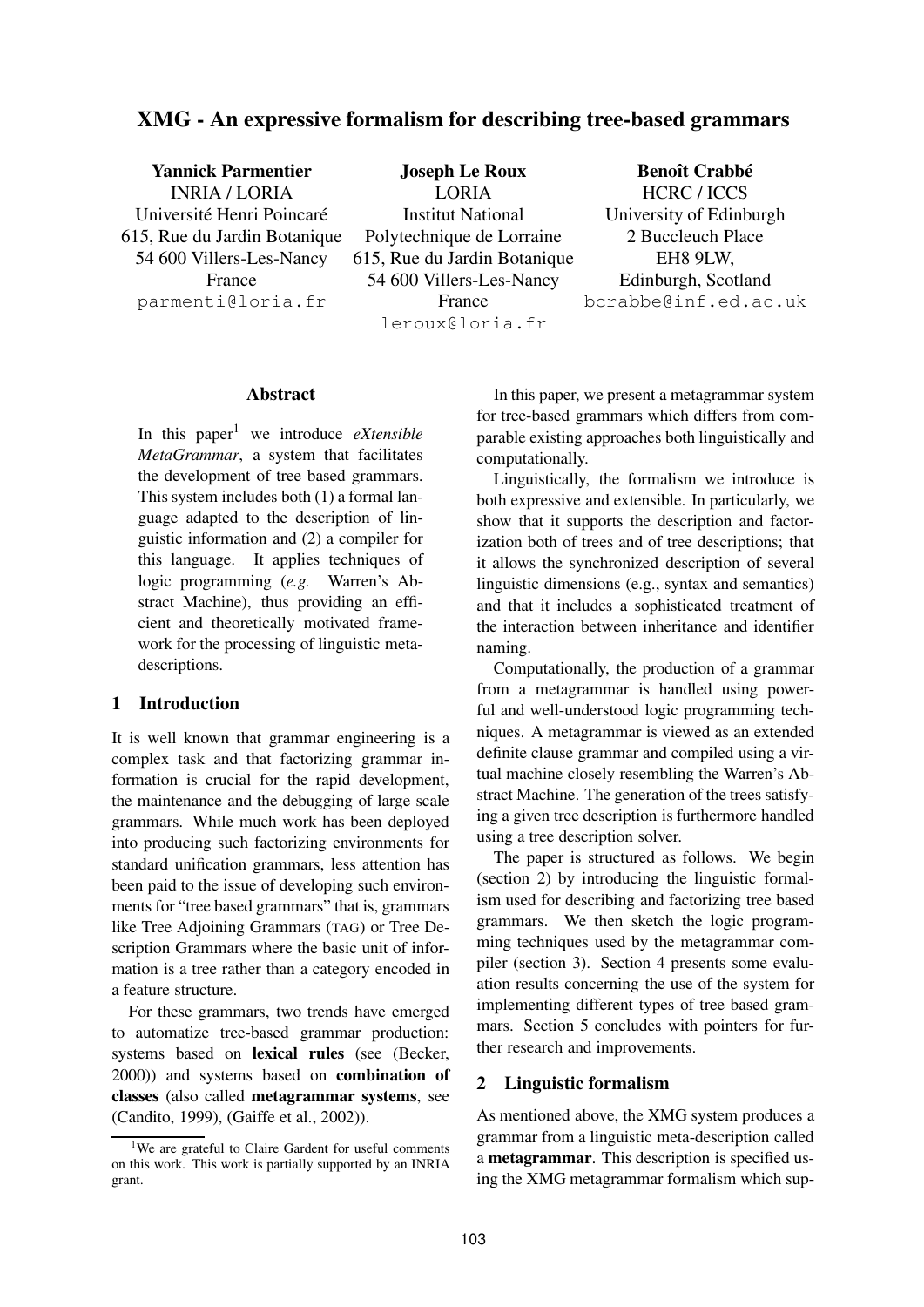ports three main features:

- 1. the **reuse** of tree fragments
- 2. the **specialization** of fragments via inheritance
- 3. the **combination** of fragments by means of conjunctions and disjunctions

These features reflect the idea that a metagrammar should allow the description of two main axes: (i) the specification of elementary pieces of information (fragments), and (ii) the combination of these to represent alternative syntactic structures.

**Describing syntax** In a tree-based metagrammar, the basic informational units to be handled are tree fragments. In the XMG formalism, these units are put into **classes**. A class associates a *name* with a *content*. At the syntactic level, a content is a tree description<sup>2</sup>. The tree descriptions supported by the XMG formalism are defined by the following tree description language:

$$
\begin{array}{lll}\n\text{Description} & ::= & x \to y \mid x \to^+ y \mid x \to^* y \mid \\
& x \prec y \mid x \prec^+ y \mid x \prec^* y \mid \\
& x[f:E] & (1) \n\end{array}
$$

where  $x, y$  represent node variables,  $\rightarrow$  immediate dominance (x is directly above  $y$ ),  $\rightarrow$ <sup>+</sup> strict dominance  $(x$  is above  $y)$ ,  $\rightarrow^*$  large dominance  $(x$  is above or equal to  $y$ ,  $\prec$  is immediate precedence, ≺<sup>+</sup> strict precedence, and ≺<sup>∗</sup> large precedence<sup>3</sup> .  $x[f:E]$  constrains feature f with associated expression  $E$  on node  $x$  (a feature can for instance refer to the *syntactic category* of the node)<sup>4</sup>.

Tree fragments can furthermore be combined using **conjunction** and/or **disjunction**. These two operators allow the metagrammar designer to achieve a high degree of factorization. Moreover the XMG system also supports **inheritance** between classes, thus offering more *flexibility* and *structure sharing* by allowing one to reuse and specialize classes.

**Identifiers' scope** When describing a broadcoverage grammar, dealing with identifiers scope is a non-trivial issue.

In previous approaches to metagrammar compilation ((Candito, 1999), (Gaiffe et al., 2002)), node identifiers had global scope. When designing broad-coverage metagrammars however, such a strategy quickly reduces modularity and complexifies grammar maintenance. To start with, the grammar writer must remember each node name and its interpretation and in a large coverage grammar the number of these node names amounts to several hundreds. Further it is easy to use twice the same name erroneously or on the contrary, to mistype a name identifier, in both cases introducing errors in the metagrammar

In XMG, identifiers are local to a class and can thus be reused freely. Global and semi-global (i.e., global to a subbranch in the inheritance hierarchy) naming is also supported however through a system of **import / export** inspired from *Object Oriented Programming*. When defining a class as being a sub-class of another one, the XMG user can specify which are the viewable identifiers (*i.e.* which identifiers have been *e*xported in the superclass).

**Extension to semantics** The XMG formalism further supports the integration in the grammar of semantic information. More generally, the language manages **dimensions** of descriptions so that the content of a class can consists of several elements belonging to different dimensions. Each dimension is then processed differently according to the output that is expected (trees, set of predicates, etc).

Currently, XMG includes a semantic representation language based on *Flat Semantics* (see (Gardent and Kallmeyer, 2003)):

*Description* ::= 
$$
\ell: p(E_1, ..., E_n) |
$$
  
\n $\neg \ell: p(E_1, ..., E_n) | E_i \ll E_j$  (2)

where  $\ell:p(E_1,...,E_n)$  represents the predicate p with parameters  $E_1, ..., E_n$ , and labeled  $\ell$ .  $\neg$  is the logical negation, and  $E_i \ll E_j$  is the scope between  $E_i$  and  $E_j$  (used to deal with quantifiers).

Thus, one can write classes whose content consists of tree description and/or of semantic formulas. The XMG formalism furthermore supports the sharing of identifiers across dimension hence allowing for a straightforward encoding of the syntax/semantics interface (see figure 1).

## **3 Compiling a MetaGrammar into a Grammar**

We now focus on the compilation process and on the constraint logic programming techniques we

 $2$ As we shall later see, a content can in fact be multidimensional and integrate for instance both semantic and syntax/semantics interface information.

<sup>3</sup>We call *strict* the transitive closure of a relation and *large* the reflexive and transitive one.

 ${}^{4}E$  is an expression, so it can be a feature structure: that's how top and bottom are encoded in TAG.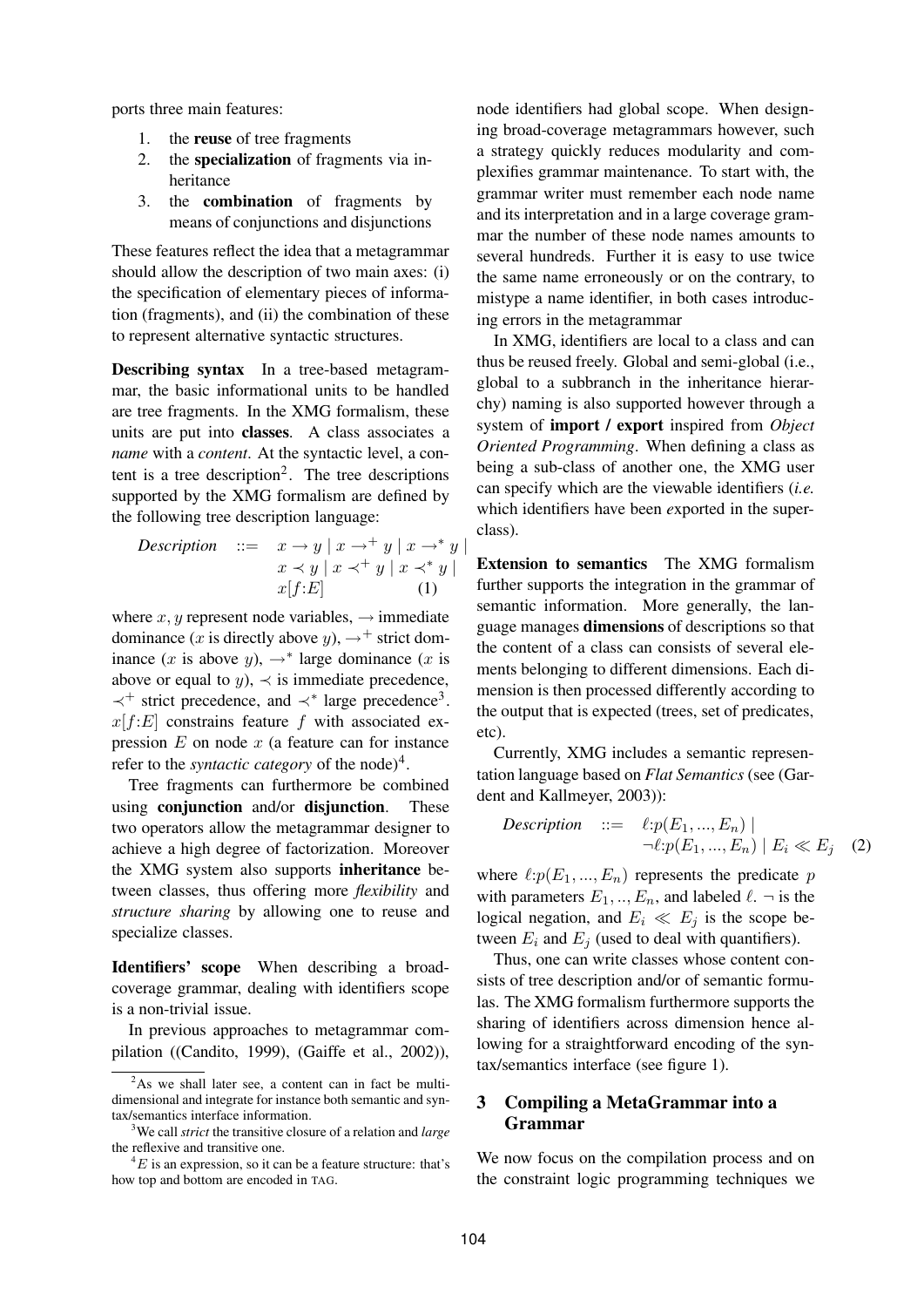

Figure 1: Tree with syntax/semantics interface

draw upon.

As we have seen, an XMG metagrammar consists of classes that are combined. Provided these classes can be referred to by means of names, we can view a class as a **Clause** associating a *name* with a content or **Goal** to borrow vocabulary from Logic Programming. In XMG, this *Goal* will be either a tree **Description**, a semantic **Description**, a **Name** (class call) or a combination of classes (**conjunction** or **disjunction**). Finally, the valuation of a specific class can be seen as being triggered by a **query**.

| Clause | ::= Name $\rightarrow$ Goal | (3)                                       |
|--------|-----------------------------|-------------------------------------------|
| Goal   | ::= Description   Name      | Goal $\vee$ Goal   Goal $\wedge$ Goal (4) |
| Query  | ::= Name                    | (5)                                       |

In other words, we view our metagrammar language as a specific kind of Logic Program namely, a **Definite Clause Grammar** (or DCG). In this DCG, the terminal symbols are descriptions.

To extend the approach to the representation of semantic information as introduced in 2, clause (4) is modified as follows:

*Goal* ::= *Dimension+=Description* | *Name* | *Goal* ∨ *Goal* | *Goal* ∧ *Goal*

Note that, with this modification, the XMG language no longer correspond to a *Definite Clause Grammar* but to an *Extended Definite Clause Grammar* (see (Van Roy, 1990)) where the symbol **+=** represents the *accumulation* of information for each dimension.

**Virtual Machine** The evaluation of a **query** is done by a specific **Virtual Machine** inspired by the *Warren's Abstract Machine* (see (Ait-Kaci, 1991)). First, it computes the derivations contained in the description, *i.e.* in the *Extended Def-* *inite Clause Grammar*, and secondly it performs unification of non standard data-types (nodes, node features for TAG). Eventually it produces as an output a description, more precisely one description per dimension (syntax, semantics).

In the case of TAG, the virtual machine produces a tree description. We still need to solve this description in order to obtain trees (*i.e.* the items of the resulting grammar).

**Constraint-based tree description solver** The tree description solver we use is inspired by (Duchier and Niehren, 2000). The idea is to:

- 1. associate to each node  $x$  in the *description* an integer,
- 2. then refer to  $x$  by means of the tuple  $(Eq_x, Up_x, Down_x, Left_x, Right_x)$  where  $Eq_x$ (respectively  $Up_x$ ,  $Down_x$ ,  $Left_x$ ,  $Right_x$ ) denotes the set of nodes in the description which are equal, (respectively above, below, left, and right) of  $x$  (see picture 2). Note that these sets are set of integers.



Figure 2: node regions

The operations supported by the XMG language (*i.e.* dominance, precedence, etc) are then converted into **constraints** on these sets. For instance, let us consider 2 nodes  $x$  and  $y$  of the description. Assuming we associate  $x$  with the integer  $i$  and  $y$  with  $j$ , we can translate the dominance relation  $x \rightarrow y$  the following way<sup>5</sup>:

$$
N^{i} \rightarrow N^{j} \equiv [N^{i}_{EqUp} \subseteq N^{j}_{Up} \land N^{j}_{Down}] \geq N^{j}_{EqDown} \land N^{i}_{Left} \subseteq N^{j}_{Left} \land N^{j}_{Left} \subseteq N^{j}_{Right} \subseteq N^{j}_{Right}]
$$

This means that if  $x$  dominates  $y$ , then in a model, (1) the set of integers representing nodes that are equal or above  $x$  is included in the set of integers representing nodes that are strictly above  $y$ ,

 ${}^5N_{EqUp}^i$  corresponds to the disjoint union of  $N_{Eq}^i$  and  $N_{Up}^i$ , similarly for  $N_{EqDown}^j$  with  $N_{Eq}^i$  and  $N_{Down}^i$ .